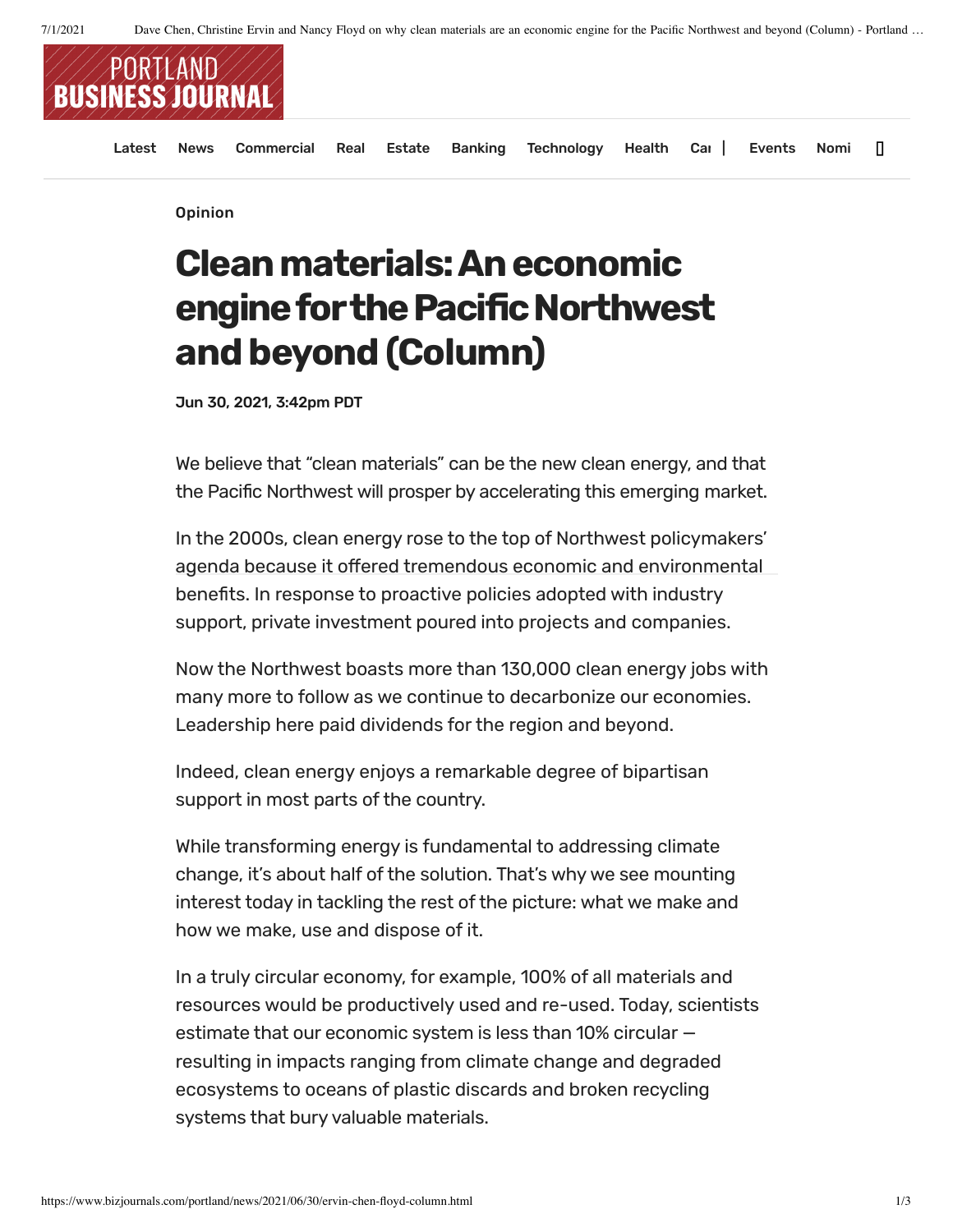Those impacts help explain why more companies want to make their supply chains more resilient and profitable. Also, why institutional investors want to de-risk their portfolios by stepping up corporate disclosure on environmental, social and governance risks and remedial actions. Why ESG assets account for more than one-third of all assets under management today, driven by companies, investors, central banks and consumers. And why the World Economic Forum launched a circular economy initiative to address root causes of climate change and other challenges.

Moving from a linear "take-make-waste" system to one that circulates resources, waste of all kinds is designed out of materials and products before production occurs. Design innovations can target more efficient use of materials, alternative materials or longer life spans. Likewise, materials can be designed for easy repair, re-use or recycling. Since materials are ubiquitous, market opportunities for innovative solutions are plentiful and wide- ranging including:

- Plant-based plastics, adhesives, inks and chemicals that are non- toxic and easy-to-recycle
- Local infrastructure to collect, clean, and refill durable bottles, cups and containers
- Organic waste to renewable natural gas

Two local examples illustrate that diversity. The Portland-based RUTE Foundations company has re-engineered support structures for today's mammoth wind turbines into modular components that use 50% less concrete, last twice as long, speed up construction and can be removed and reused at end of life. Since concrete alone is responsible for 8 percent of global greenhouse gas emissions, innovations like this are hugely impactful.

Likewise, 8% of U.S. landfills consist of discarded or unsold apparel. The thriving Renewal Workshop company in Cascade Locks repairs, refurbishes and cleans used or damaged garments for 20 apparel brands giving textiles a new lease on life.

Now imagine the opportunities if a regional infrastructure existed to support clean materials in a circular economy.